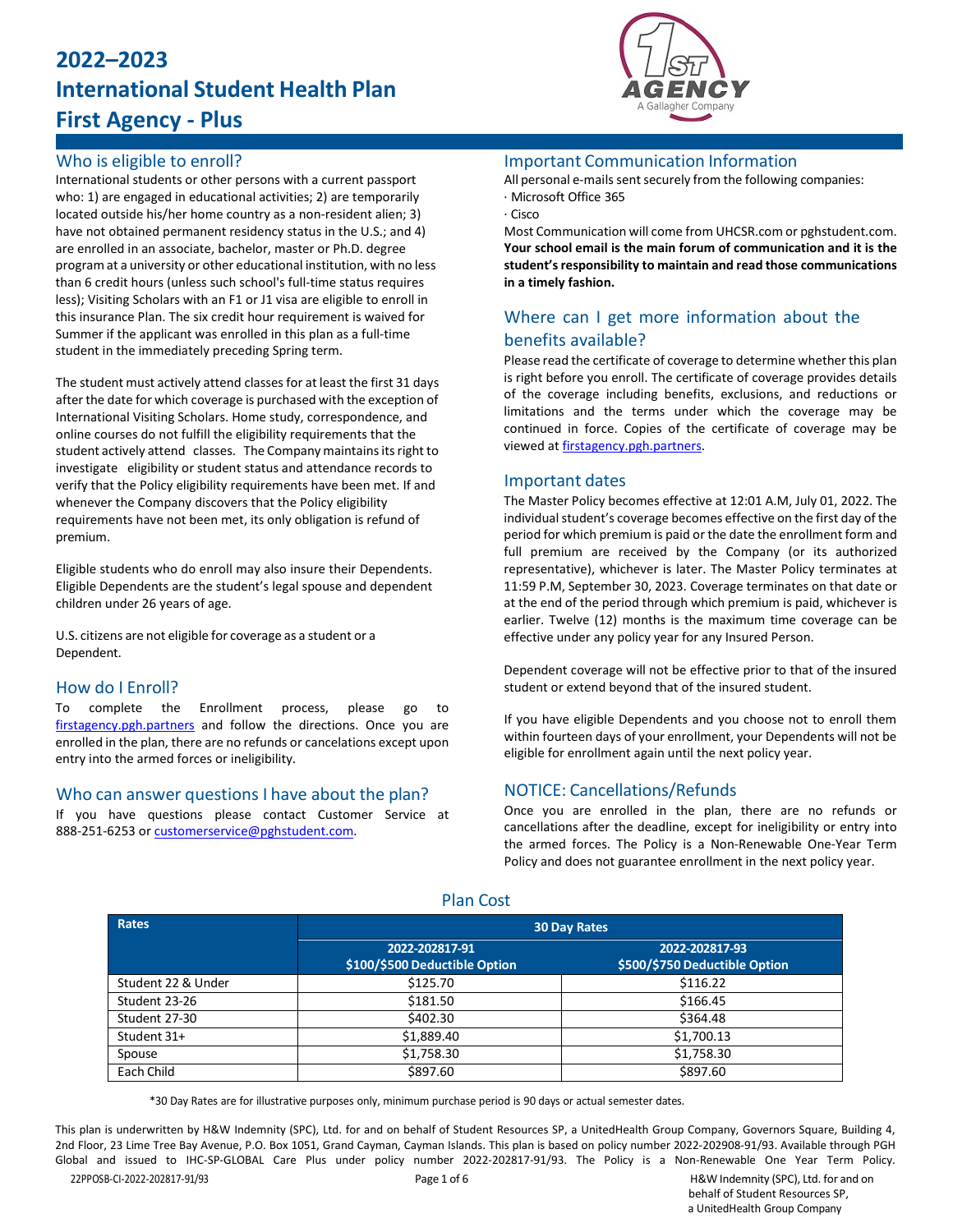| Highlights of the Student Only Health Plan of Benefits offered by H&W Indemnity (SPC), Ltd.<br>for and on behalf of Student Resources SP, a UnitedHealth Group Company                                                                                                                                                   |                                                                                                                                                                                                                                               |                                                                      |  |  |
|--------------------------------------------------------------------------------------------------------------------------------------------------------------------------------------------------------------------------------------------------------------------------------------------------------------------------|-----------------------------------------------------------------------------------------------------------------------------------------------------------------------------------------------------------------------------------------------|----------------------------------------------------------------------|--|--|
| Preferred Providers: The Preferred Provider Network for this plan is UnitedHealthcare Choice Plus. Preferred Providers can be<br>found using the following link: firstagency.pgh.partners                                                                                                                                |                                                                                                                                                                                                                                               |                                                                      |  |  |
| Student Health Center Benefits: The Deductible and Copays will be waived and benefits will be paid at the Preferred Provider level of benefits<br>when treatment is rendered at the Student Health Center.                                                                                                               |                                                                                                                                                                                                                                               |                                                                      |  |  |
|                                                                                                                                                                                                                                                                                                                          | <b>Preferred Providers</b>                                                                                                                                                                                                                    | <b>Out-of-Network Providers</b>                                      |  |  |
| <b>Overall Plan Maximum</b>                                                                                                                                                                                                                                                                                              | There is no overall maximum dollar limit on the policy                                                                                                                                                                                        |                                                                      |  |  |
| <b>Plan Deductible</b>                                                                                                                                                                                                                                                                                                   | 2022-202817-91                                                                                                                                                                                                                                |                                                                      |  |  |
|                                                                                                                                                                                                                                                                                                                          | \$100 (Per Insured Person, Per Policy Year)                                                                                                                                                                                                   | \$500 (Per Insured Person, Per Policy Year)                          |  |  |
|                                                                                                                                                                                                                                                                                                                          | 2022-202817-93                                                                                                                                                                                                                                |                                                                      |  |  |
|                                                                                                                                                                                                                                                                                                                          | \$500 (Per Insured Person, Per Policy Year)                                                                                                                                                                                                   | \$750 (Per Insured Person, Per Policy Year)                          |  |  |
| <b>Out-of-Pocket Maximum</b><br>After the Out-of-Pocket Maximum has been satisfied,<br>Covered Medical Expenses will be paid at 100% for the<br>remainder of the Policy Year subject to any applicable<br>benefit maximums. Refer to the plan certificate for<br>details about how the Out-of-Pocket Maximum<br>applies. | \$6,850 (Per Insured Person, Per Policy Year)                                                                                                                                                                                                 | \$10,000 (Per Insured Person, Per Policy Year)                       |  |  |
| Coinsurance<br>All benefits are subject to satisfaction of the<br>Deductible, specific benefit limitations, maximums<br>and Copays as described in the plan certificate.                                                                                                                                                 | 80% of Allowed Amount for Covered<br><b>Medical Expenses</b>                                                                                                                                                                                  | 70% of Allowed Amount Charges for Covered<br><b>Medical Expenses</b> |  |  |
| <b>Prescription Drugs</b><br>Prescriptions must be filled at a UHCP network<br>pharmacy. Mail order through UHCP at 2.5 times the<br>retail Copay up to a 90 day supply.                                                                                                                                                 | \$15 Copay for Tier 1<br>30% Coinsurance per prescription for Tier 2<br>45% Coinsurance per prescription for Tier 3<br>Up to a 31-day supply per prescription<br>filled at a UnitedHealthcare Pharmacy<br>(UHCP)<br>not subject to deductible | No Benefits                                                          |  |  |
| <b>Preventive Care Services</b><br>Including but not limited to: annual physicals, GYN<br>exams, routine screenings and immunizations.<br>Preventive care limits apply based on age and risk<br>group.                                                                                                                   | 100% of Allowed Amount                                                                                                                                                                                                                        | No Benefits                                                          |  |  |
| The following services have per service Copays<br>This list is not all inclusive. Please read the plan<br>certificate for complete listing of Copays.                                                                                                                                                                    | Physician's Visits: \$30 not subject to<br>deductible<br>Medical Emergency: \$250 not subject to<br>Deductible                                                                                                                                | Medical Emergency: \$250 not subject to<br>Deductible                |  |  |
| <b>Pediatric Dental and Vision Benefits</b>                                                                                                                                                                                                                                                                              | Refer to the plan certificate for details (age limits apply).                                                                                                                                                                                 |                                                                      |  |  |
| UnitedHealthcare Global: Global Emergency Services                                                                                                                                                                                                                                                                       | International Students are covered worldwide except in their home country.                                                                                                                                                                    |                                                                      |  |  |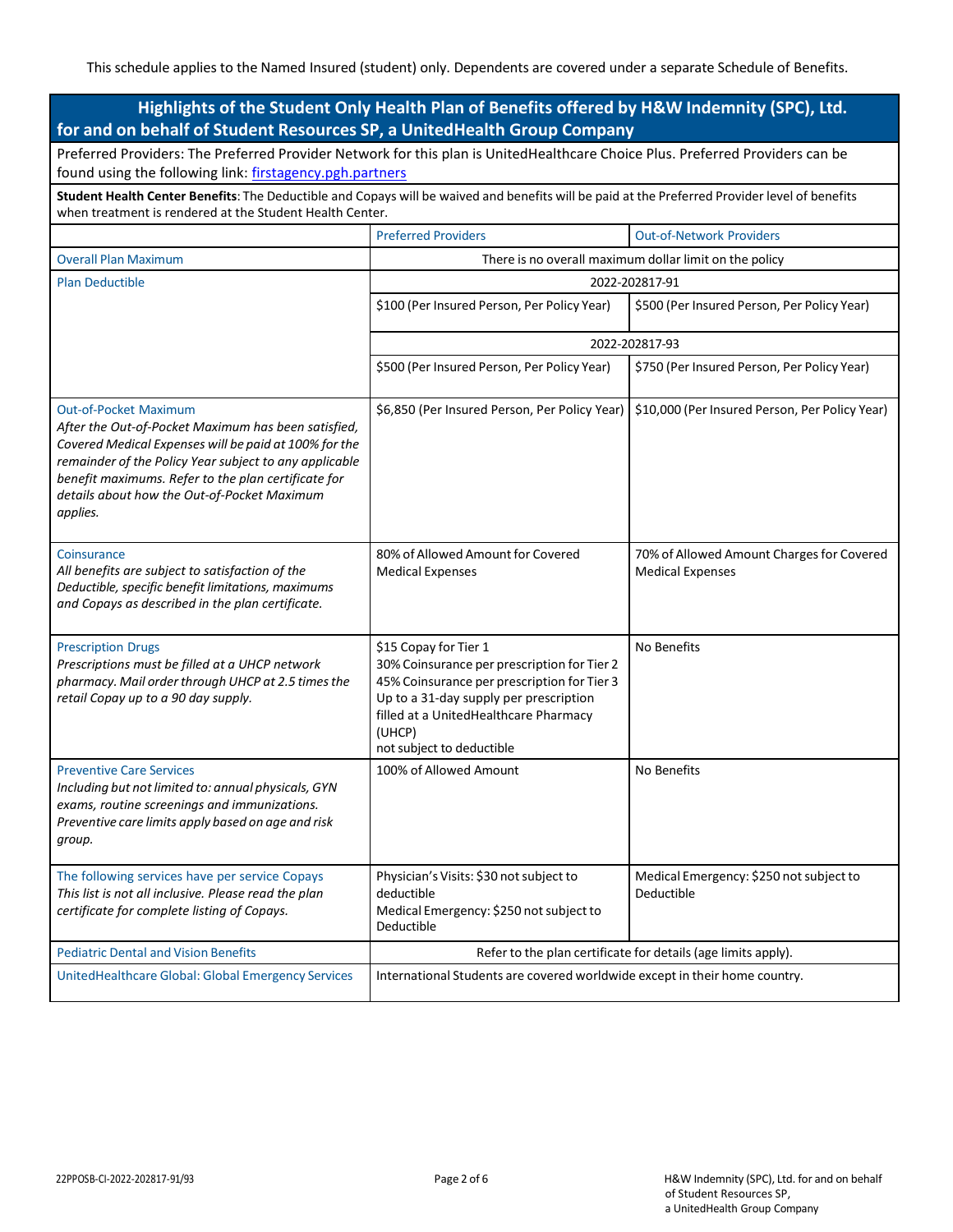## **Highlights of the Dependent Only Health Plan of Benefits offered by H&W Indemnity (SPC), Ltd. for and on behalf of Student Resources SP, a UnitedHealth Group Company**

Preferred Providers: The Preferred Provider Network for this plan is UnitedHealthcare Choice Plus. Preferred Providers can be found using the following link: [firstagency.pgh.partners](https://firstagency.pgh.partners/)

|                                                                                                                                                                                                                                        | <b>Preferred Providers</b>                                                                                                                                                                                    | <b>Out-of-Network Providers</b>                       |  |
|----------------------------------------------------------------------------------------------------------------------------------------------------------------------------------------------------------------------------------------|---------------------------------------------------------------------------------------------------------------------------------------------------------------------------------------------------------------|-------------------------------------------------------|--|
| <b>Overall Plan Maximum</b>                                                                                                                                                                                                            | \$250,000 (Per Insured Person, Per Policy Year)                                                                                                                                                               |                                                       |  |
| <b>Plan Deductible</b>                                                                                                                                                                                                                 | 2022-202817-91                                                                                                                                                                                                |                                                       |  |
|                                                                                                                                                                                                                                        | \$250 (Per Insured Person, Per Policy Year)                                                                                                                                                                   | \$750 (Per Insured Person, Per Policy Year)           |  |
|                                                                                                                                                                                                                                        | 2022-202817-93                                                                                                                                                                                                |                                                       |  |
|                                                                                                                                                                                                                                        | \$500 (Per Insured Person, Per Policy Year)                                                                                                                                                                   | \$750 (Per Insured Person, Per Policy Year)           |  |
| Coinsurance<br>All benefits are subject to satisfaction of the<br>Deductible, specific benefit limitations, maximums<br>and Copays as described in the plan certificate.                                                               | 80% of Allowed Amount for Covered<br><b>Medical Expenses</b>                                                                                                                                                  | 70% of Allowed Amount for Covered Medical<br>Expenses |  |
| <b>Prescription Drugs</b><br>Prescriptions must be filled at a UHCP network<br>pharmacy. Mail order through UHCP at 2.5 times the<br>retail Copay up to a 90 day supply.                                                               | \$15 Copay for Tier 1<br>25% Coinsurance per prescription for Tier 2<br>40% Coinsurance per prescription for Tier 3<br>Up to a 31-day supply per prescription filled<br>at a UnitedHealthcare Pharmacy (UHCP) | No Benefits                                           |  |
| <b>Preventive Care Services</b><br>Including but not limited to: annual physicals, GYN<br>exams, routine screenings and immunizations.<br>Preventive care limits apply based on age and risk<br>group. \$1,000 maximum per Policy Year | 100% of Allowed Amount                                                                                                                                                                                        | No Benefits                                           |  |
| The following services have per service Copays<br>This list is not all inclusive. Please read the plan<br>certificate for complete listing of Copays.                                                                                  | Medical Emergency: \$200 not subject to<br>Deductible<br>Room & Board: \$500 not subject to<br>Deductible                                                                                                     | Medical Emergency: \$200 not subject to<br>Deductible |  |
| <b>Pediatric Dental and Vision Benefits</b>                                                                                                                                                                                            | Refer to the plan certificate for details (age limits apply).                                                                                                                                                 |                                                       |  |
| UnitedHealthcare Global: Global Emergency Services                                                                                                                                                                                     | International Students are covered worldwide except in their home country.                                                                                                                                    |                                                       |  |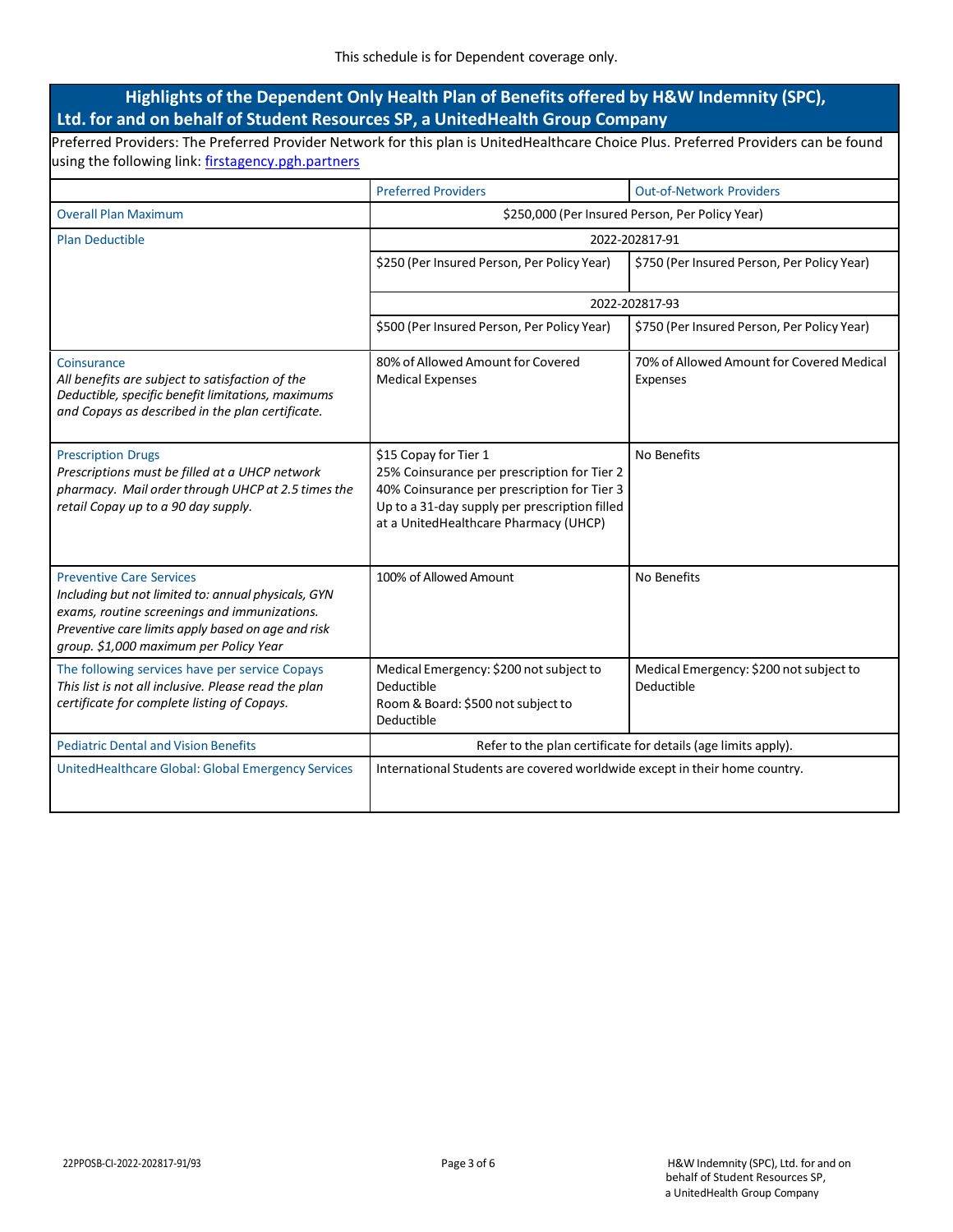## Exclusions and Limitations:

No benefits will be paid for: a) loss or expense caused by, contributed to, or resulting from; or b) treatment, services or supplies for, at, or related to any of the following:

- 1. Acne.
- 2. Acupuncture.
- 3. Addiction, such as:
	- Nicotine addiction, except as specifically provided in the Policy.
	- Caffeine addiction.
	- Non-chemical addiction, such as: gambling, sexual, spending, shopping, working and religious.
	- Codependency.
- 4. Biofeedback.
- 5. Cosmetic procedures, except reconstructive procedures to correct an Injury or treat a Sickness for which benefits are otherwise payable under the Policy or for newborn or adopted children. The primary result of the procedure is not a changed or improved physical appearance.
- 6. Custodial Care.
	- Care provided in: rest homes, health resorts, homes for the aged, halfway houses, college infirmaries or places mainly for domiciliary or Custodial Care.
	- Extended care in treatment or substance abuse facilities for domiciliary or Custodial Care.
- 7. Dental treatment, except:
	- For accidental Injury to Sound, Natural Teeth. This exclusion does not apply to benefits specifically provided in Pediatric Dental Services.
- 8. Elective Surgery or Elective Treatment.
- 9. Foot care for the following:
	- Routine foot care including the care, cutting and removal of corns, calluses, and bunions (except capsular or bone surgery).

This exclusion does not apply to preventive foot care for Insured Persons with diabetes.

- 10. Health spa or similar facilities. Strengthening programs.
- 11. Home health care.
- 12. Hospice care.
- 13. Immunizations, except as specifically provided in the Policy. Preventive medicines or vaccines, except where required for treatment of a covered Injury or as specifically provided in the Policy.
- 14. Injury or Sickness for which benefits are paid or payable under any Workers' Compensation or Occupational Disease Law or Act, or similar legislation.
- 15. Injury or Sickness inside the Insured's home country.
- 16. Injury or Sickness outside the United States and its possessions, except when traveling for academic study abroad programs, business, pleasure or to or from the Insured's home country.
- 17. Injury or Sickness when claims payment and/or coverage is prohibited by applicable law.
- 18. Injury sustained while:
	- Participating in any interscholastic, intercollegiate, or professional sport, contest or competition.
- Traveling to or from such sport, contest or competition as a participant.
- Participating in any practice or conditioning program for such sport, contest or competition.
- 19. Investigational services.
- 20. Participation in a riot or civil disorder. Commission of or attempt to commit a felony.
- 21. Prescription Drugs, services or supplies as follows:
	- Therapeutic devices or appliances, including: hypodermic needles, syringes, support garments and other non-medical substances, regardless of intended use, except as specifically provided in the Policy.
	- Immunization agents, except as specifically provided in the Policy. Biological sera. Blood or blood products administered on an outpatient basis.
	- Drugs labeled, "Caution limited by federal law to investigational use" or experimental drugs.
	- Products used for cosmetic purposes.
	- Drugs used to treat or cure baldness. Anabolic steroids used for body building.
	- Anorectics drugs used for the purpose of weight control.
	- Fertility agents or sexual enhancement drugs, such as Parlodel, Pergonal, Clomid, Profasi, Metrodin, Serophene, or Viagra.
	- Growth hormones.
	- Refills in excess of the number specified or dispensed after one (1) year of date of the prescription.
- 22. Reproductive services for the following:
	- Procreative counseling.
	- Genetic counseling and genetic testing.
	- Cryopreservation of reproductive materials. Storage of reproductive materials.
	- Fertility tests.
	- Infertility treatment (male or female), including any services or supplies rendered for the purpose or with the intent of inducing conception.
	- Premarital examinations.
	- Impotence, organic or otherwise.
	- Female sterilization procedures, except as specifically provided in the Policy.
	- Vasectomy.
	- Sexual reassignment surgery.
	- Reversal of sterilization procedures.
- 23. Research or examinations relating to research studies, or any treatment for which the patient or the patient's representative must sign an informed consent document identifying the treatment in which the patient is to participate as a research study or clinical research study.
- 24. Routine eye examinations. Eye refractions. Eyeglasses. Contact lenses. Prescriptions or fitting of eyeglasses or contact lenses. Vision correction surgery. Treatment for visual defects and problems. This exclusion does not apply as follows:
	- When due to a covered Injury or disease process.
	- To benefits specifically provided in Pediatric Vision Services.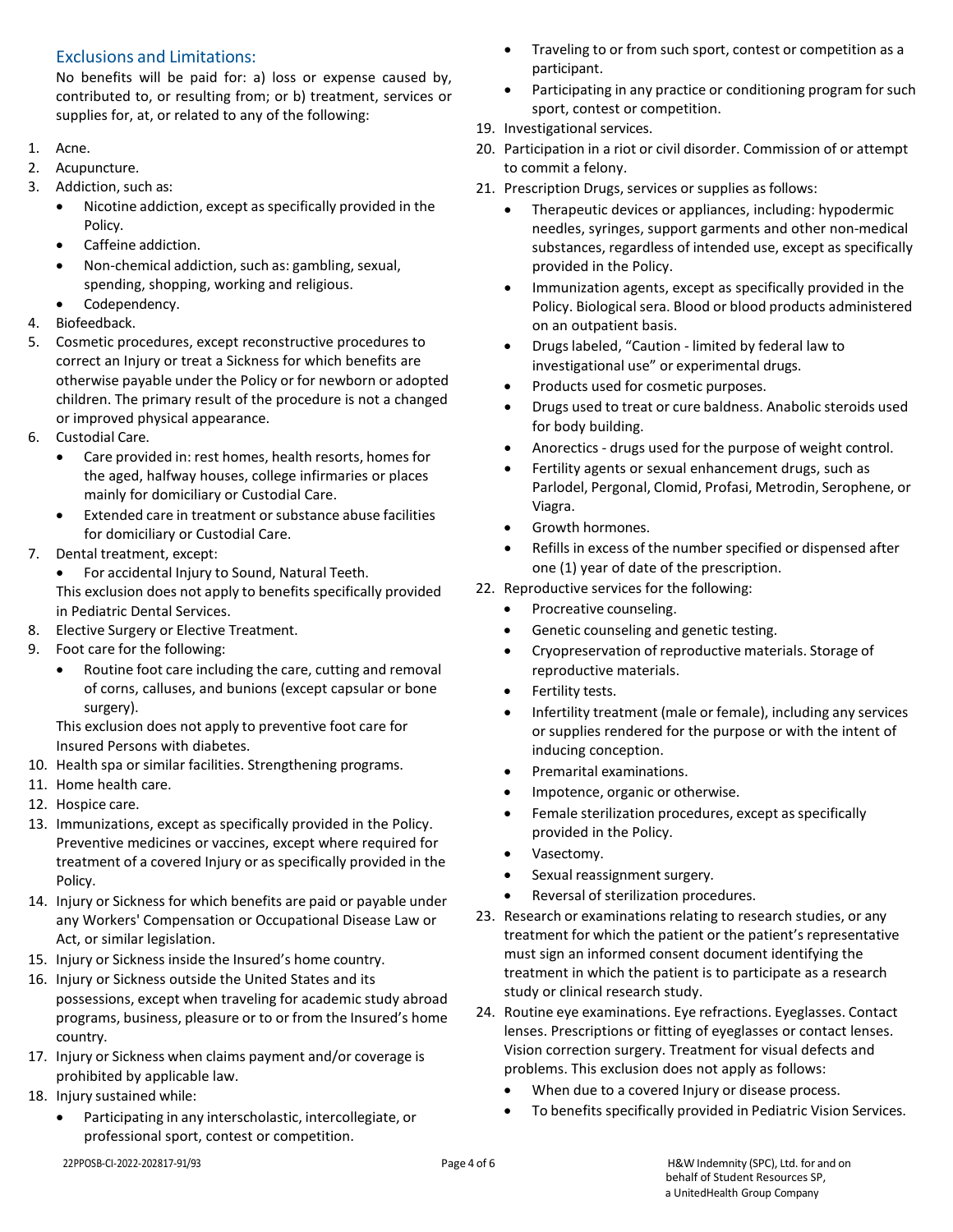- 25. Routine Newborn Infant Care, and well-baby nursery and related Physician charge, except as specifically provided in the Policy.
- 26. Preventive care services. Routine physical examinations and routine testing. Preventive testing or treatment. Screening exams or testing in the absence of Injury or Sickness. This exclusion does not apply to benefits specifically provided in the Policy.
- 27. Services provided normally without charge by the Health Service of the institution attended by the Insured or services covered or provided by a student health fee.
- 28. Deviated nasal septum, including submucous resection and/or other surgical correction thereof. Nasal and sinus surgery, except for treatment of a covered Injury or treatment of chronic sinusitis.
- 29. Speech therapy, except as specifically provided in the Policy.
- 30. Supplies, except as specifically provided in the Policy.
- 31. Surgical breast reduction, breast augmentation, breast implants or breast prosthetic devices, or gynecomastia; except as specifically provided in the Policy.
- 32. Treatment in a Government hospital, unless there is a legal obligation for the Insured Person to pay for such treatment.
- 33. War or any act of war, declared or undeclared; or while in the armed forces of any country (a pro-rata premium will be refunded upon request for such period not covered).
- 34. Weight management. Weight reduction. Nutrition programs. Treatment for obesity. Surgery for removal of excess skin or fat. This exclusion does not apply to benefits specifically provided in the Policy.

## UnitedHealthcare Global: Global Emergency **Services**

If you are a student insured with this insurance plan, you and your insured spouse, Domestic Partner or Civil Union Partner and insured minor child(ren) are eligible for UnitedHealthcare Global Emergency Services. The requirements to receive these services are as follows:

International Students, insured spouse, Domestic Partner or Civil Union Partner and insured minor child(ren): you are eligible to receive UnitedHealthcare Global services worldwide, except in your home country.

The Assistance and Evacuation Benefits and related services are not meant to be used in lieu of or replace local emergency services such as an ambulance requested through emergency 911 telephone assistance. **All services must be arranged and provided by UnitedHealthcare Global; any services not arranged by**

**UnitedHealthcare Global will not be considered for payment.** If the condition is an emergency, you should go immediately to the nearest physician or hospital without delay and then contact the 24-hour Emergency Response Center. UnitedHealthcare Global will then take the appropriate action to assist you and monitor your care until the situation is resolved.

Key Assistance Benefits include:

- Emergency Evacuation
- Dispatch of Doctors/Specialists
- Medical Repatriation
- Transportation After Stabilization
- Transportation to Join a Hospitalized Insured Person
- Return of Minor Children
- Repatriation of Remains

Also includes additional assistance services to support your medical needs while away from home or campus. Check your plan certificate for details, descriptions and program exclusions and limitations.

To access services please refer to the phone number on the your ID Card or access My Account and select My Benefits/Additional Benefits/UHC Global Emergency Services.

When calling the UnitedHealthcare Global Operations Center, please be prepared to provide:

- Caller's name, telephone and (if possible) fax number, and relationship to the patient; Patient's name, age, sex, and UnitedHealthcare Global ID Number as listed on the back of your Medical ID Card
- Description of the patient's condition;
- Name, location, and telephone number of hospital, if applicable;
- Name and telephone number of the attending physician; and
- Information of where the physician can be immediately reached.

All medical expenses related to hospitalization and treatment costs incurred should be submitted to H&W Indemnity (SPC), Ltd. for and on behalf of Student Resources SP for consideration and are subject to all Policy benefits, provisions, limitations, and exclusions. All assistance and evacuation benefits and related services must be arranged and provided by UnitedHealthcare Global. **Claimsfor reimbursement ofservices not provided by UnitedHealthcare Global will not be accepted.** A full description of the benefits, services, exclusions and limitations may be found in your plan certificate or the Master Policy.